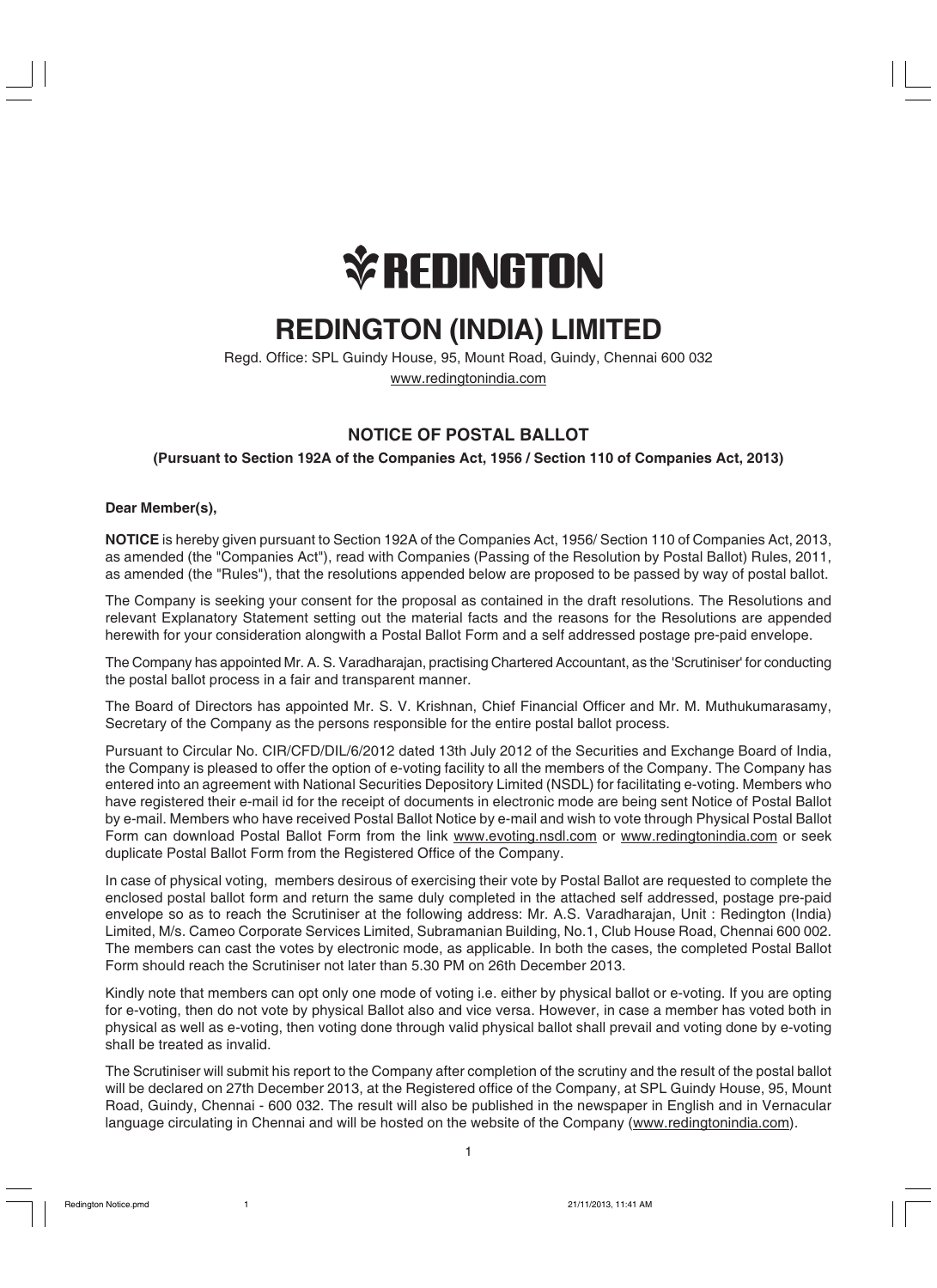# **DRAFT RESOLUTION:**

#### **Item No. 1 : Sale of Equity Shares held by the Company in M/s Easyaccess Financial Services Limited.**

To consider and, if thought fit, to pass with or without modification(s), the following resolution as a Special Resolution:

**"RESOLVED THAT** subject to consents, approvals and/or permissions as may be required and in terms of provisions of Section 180 (1)(a) of Companies Act, 2013 and Section 192A of the Companies Act, 1956/Section 110 of the Companies Act, 2013, read with the Companies (Passing of the Resolution by Postal Ballot) Rules, 2011 as amended from time to time and other applicable provisions, if any, of the Companies Act, 1956 (including any amendment thereto or re-enactment thereof for the time being in force) and in accordance with the relevant provisions of the Memorandum and Articles of Association of the Company, the consent of the Company be and is hereby accorded to the Board of Directors to sell between 75% to 100% stake in M/s Easyaccess Financial Services Limited, at a price of Rs. 18.97 per share to M/s. Harrow Investment Holding Limited, the promoter of the Company, or its designated nominees, in tranches."

**"RESOLVED FURTHER THAT** for the purpose of giving effect to the above resolution, the Board of Directors of the Company or a Committee thereof, be and is hereby authorised to take such actions and to give all such directions as may be necessary or desirable and also to settle any question or difficulty that may arise in regard to the proposed sale and further to do all such acts, deeds, matters and things and to execute all such deeds, documents and writings as may be necessary, desirable or expedient in connection therewith".

#### **Item No. 2 : Transfer of Company's Support Services business to a wholly owned subsidiary**

To consider and, if thought fit, to pass with or without modification(s), if any, the following Resolution as an Ordinary Resolution:

"**RESOLVED THAT** pursuant to the provisions of Section 192A of the Companies Act, 1956/ Section 110 of the Companies Act, 2013, read with the Companies (Passing of the Resolution by Postal Ballot) Rules, 2011 as amended from time to time and other applicable provisions, if any, of the Companies Act, 1956 (including any amendment thereto or re-enactment thereof for the time being in force), the Memorandum and Articles of Association of the Company and subject to other applicable statutory provisions, rules, regulations, guidelines and subject to the approvals, consents, permissions and sanctions as may be necessary from the concerned Statutory Authorities and subject to such terms and conditions as may be imposed by them, consent of the members of the Company be and is hereby accorded to the Board of Directors of the Company (hereinafter referred to as "the Board" which expression shall also include its Committee thereof constituted by the Board in this regard) to sell, transfer, assign, convey, lease and deliver or cause to be sold, assigned, transferred and delivered the whole of the Support Services business of the Company or substantial part thereof, along with its employees as well as assets and liabilities pertaining thereto, including all relevant licenses, permits, consents and approvals whatsoever, as a "going concern" to M/s. Ensure Support Services (India) Limited, a Wholly Owned Subsidiary of the Company, effective from such date, subject to mutual agreement on such terms and conditions as the Board may deem appropriate in the best interest of the Company".

"**RESOLVED FURTHER THAT** the Board be and is hereby authorized to do and perform all such acts, matters, deeds and things, as may be necessary, without further referring to the members of the Company, including finalizing and varying the terms and conditions, methods and modes in respect thereof, determining the exact effective date, and finalising and executing necessary documents including schemes, agreements, deeds of assignment / conveyance and such other documents as may be necessary or expedient in its own discretion and in the best interest of the Company including the power to delegate, to give effect to this Resolution and to settle any question that may arise in this regard and incidental thereto, without being required to seek any further consent or approval of the members or otherwise to the end and intent that the members shall be deemed to have given their approval thereto expressly by the authority of this resolution."

#### **Item No. 3: Increasing the limits to make loans or investments and to give guarantees or to provide security in connection with a loan made under Section 372A of Companies Act, 1956 / Section 186 of Companies Act, 2013**

To consider and if thought fit, to pass with or without modification(s), the following resolution as a Special Resolution: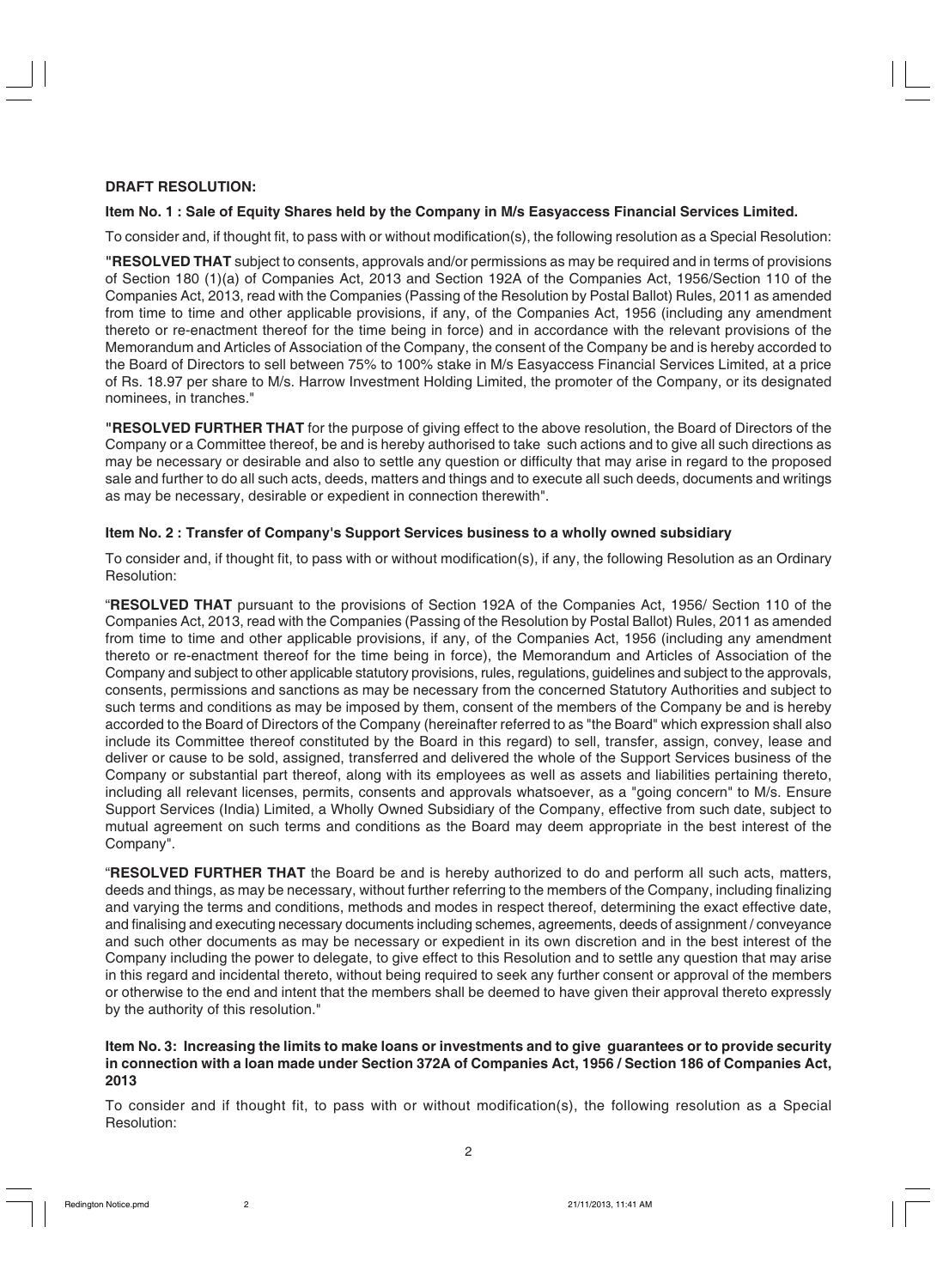**"RESOLVED THAT** pursuant to Section 372A of the Companies Act, 1956 / Section 186 of the Companies Act, 2013, read with the Companies (Passing of the Resolution by Postal Ballot) Rules, 2011 as amended from time to time and other applicable provisions of the Companies Act, 1956 (including any amendment thereto or re-enactment thereof for the time being in force), if any, the consent of the members be and is hereby accorded to the Board of Directors to make any loans or investments and to give any guarantees or to provide security in connection with a loan made by any other person to, or to any other person by, a body corporate as the Board of Directors may think fit, for an amount not exceeding Rs. 2,000 Crore (Rupees Two Thousand Crore only) as detailed in the attached explanatory statement, notwithstanding that such investments, outstanding loans given or to be given and guarantees and security provided are in excess of the limits prescribed under Section 372A of Companies Act 1956/ Section 186 of Companies Act, 2013 as in their absolute discretion deem beneficial and in the interest of the Company."

**"RESOLVED FURTHER THAT** the Board of Directors be and is hereby authorised to delegate all or any of the powers herein conferred to any Committee of Directors or any one or more Directors of the Company."

**"RESOLVED FURTHER THAT** for the purpose of giving effect to the above, the Board of Directors of the Company and/ or Committee of Directors constituted for this purpose be and is hereby authorised to take all such actions and to give all such directions as may be necessary or desirable and also to settle any question or difficulty that may arise in regard to the proposed investments or loans made or guarantees given or securities to be provided and further to do all such acts, deeds, matters and things and to execute all such deeds, documents and writings as may be necessary, desirable or expedient in connection therewith."

> By Order of the Board For Redington (India) Limited

Place: Chennai **M. Muthukumarasamy** Date: 7<sup>th</sup> November 2013 **Company Secretary** Company Secretary

#### **Notes**

- 1. An Explanatory Statement pursuant to Section 102 of the Companies Act, 2013 read with Section 192A of the Companies Act, 1956/ Section 110 of the Companies Act, 2013 in respect of the business under Items No. 1,2 and 3 is annexed hereto.
- 2. Please read carefully the instructions printed in the Postal Ballot Form.
- 3. The notice is given to all the members, whose names appear in the Register of Members as on 8th November 2013
- 4. The date of declaration of the results of the postal ballot will be taken as the date of passing of the resolution proposed in this notice.
- 5. The members who wish to vote by Postal Ballot Form (instead of e-voting) can download Postal Ballot Form from www.evoting.nsdl.com or www.redingtonindia.com

#### **The Instructions for members for e-voting are as under:-**

#### **a. In case of members receiving e-mail from NSDL:**

- i. (a) For members whose e-mail addresses have been registered: Open the attached PDF file "Redingtonevoting.pdf" giving your "Client ID" (in case you are holding shares in demat mode) or Folio No. (in case you are holding shares in physical mode) as default password. This contains your "User Id" and "Password" for e-voting.
	- (b) For members who have not registered their email address: please refer to the "User- Id" and "Password" printed on the Postal Ballot Form.
- ii. Please note that the Password is an initial password.
- iii. Open internet browser and enter the URL www.evoting.nsdl.com.
- iv. Click on "Shareholders Login".
- v. Enter User Id and Password as initial password as mentioned in step (i)(a) or(b) above and Login into the website.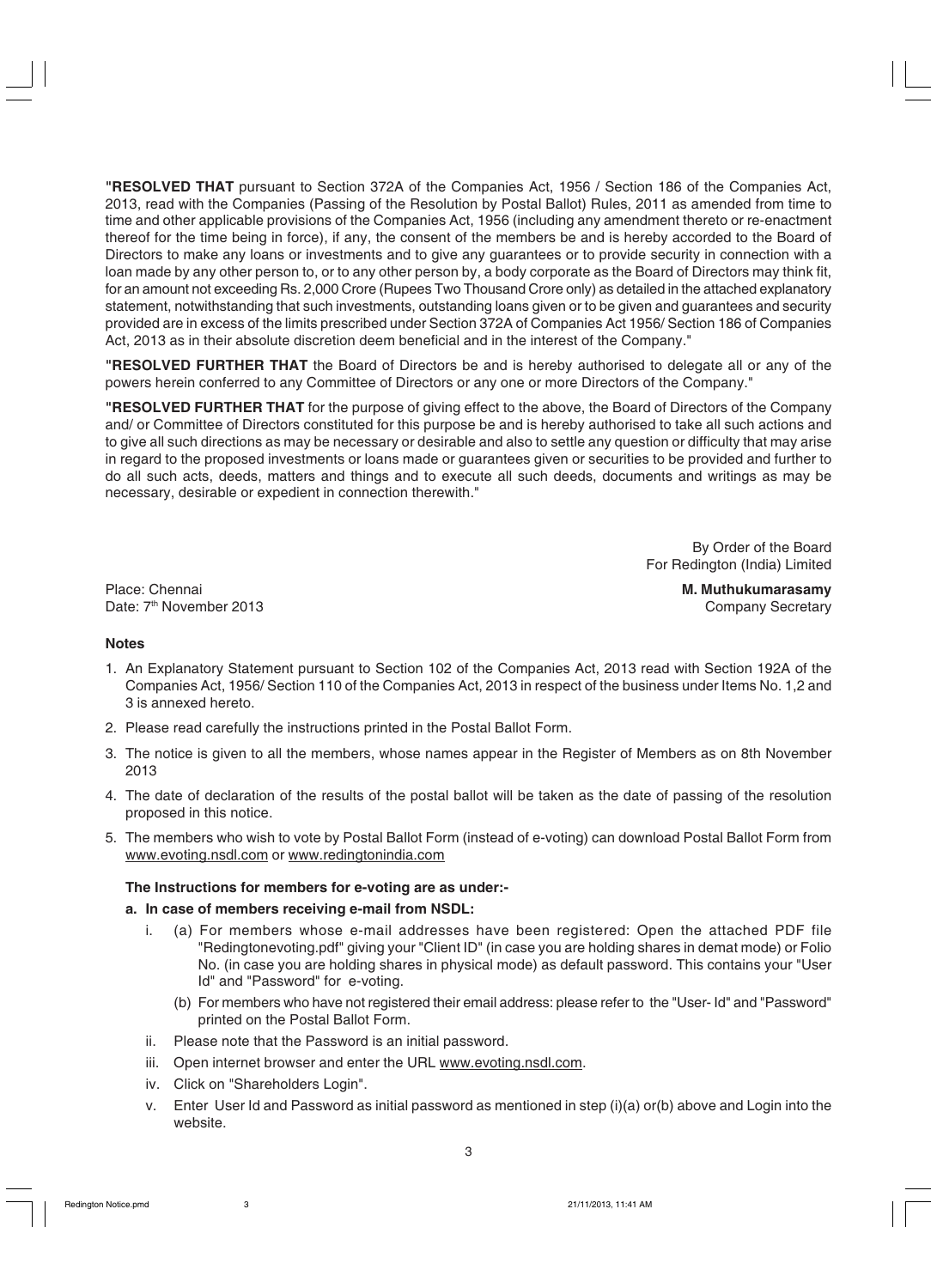#### **For security purposes, the company strongly urges you to change your initial password once you login into the website.**

- vi. Password Change Menu appears. Change the password with the new password of your choice with minimum 8 digits/ characters or combination thereof.
- vii. Please note your new password. We strongly recommend that you do not share your new password and take utmost care to keep your password confidential.
- viii. In case you are already registered with NSDL, you can use your existing User ID and Password for casting your e-vote.
- ix. Home page of "e-voting" opens. Click on "e-voting-Active Voting Cycles".
- x. Select "EVEN" of Redington (India) Limited for casting your e-vote in favour of/ or against the resolution.
- xi. Now you are ready for "e-voting" as "Cast Vote" page opens.
- xii. Cast your vote by selecting appropriate option and click "Submit" and also "Confirm" when prompted.
- xiii. Upon confirmation, the message, "Vote cast successfully" will be displayed. Once you have voted on the resolution, you will not be allowed to modify your vote.
- xiv. Institutional Shareholders (i.e. other than Individuals, HUF, NRI, etc.) are also required to send scanned copy (PDF/JPG format) of the relevant Board Resolution / Authority Letter, etc. together with attested specimen signature of the duly authorised signatory (ies) who is/are authorized to vote, to the Scrutiniser through email on asvaradarajanca@gmail.com with a copy marked to evoting@nsdl.co.in.
- xv. In case shareholders desiring split voting i.e. voting FOR and AGAINST on the same Resolution, they can do so by obtaining duplicate Postal Ballot Form from the Registered office of the Company.
- xvi. The e-voting period commences on 25th November 2013 and ends on 26th December 2013 (5.30pm). The e-voting module will be disabled by NSDL for voting thereafter.

# **b. In case of members receiving Postal Ballot Form by Post:**

i. Initial password is provided as below at the bottom of the Postal Ballot Form.

| <b>EVEN</b><br>(E-Voting Event Number) | <b>USER ID</b> | <b>PASSWORD</b> |
|----------------------------------------|----------------|-----------------|
|                                        |                |                 |

- ii. The consent must be accorded by recording the assent in the Column FOR and dissent in the Column AGAINST by placing a tick mark  $(\checkmark)$  in the appropriate column.
- iii. The member need not use all the votes nor needs to cast all the votes in the same way.
- iv. Members are requested not to send any other paper/document along with the Postal Ballot Form in the enclosed postage prepaid self-addressed envelope. If sent, the same paper document would not be acted upon.
- c. In case of any queries, you may refer the Frequently Asked Questions (FAQs) for Shareholders and e-voting User Manual for Shareholders available at the "Downloads" section of www.evoting.nsdl.com or call NSDL on 022-24994600.
- d. You can also update your mobile number and e-mail id in the user profile details of the folio which may be used for sending future communication(s).

# **EXPLANATORY STATEMENT PURSUANT TO SECTION 102 OF THE COMPANIES ACT 2013 AND 192A OF THE COMPANIES ACT, 1956/ SECTION 110 OF THE COMPANIES ACT, 2013.**

#### **Item No: 1**

With an objective to factor the Company's trade receivables and to meet the financing requirement of Channel Partners in the IT distribution industry, the Company in 2008 forayed into financial services by acquiring M/s Easyaccess Financial Services Limited (Easyaccess) which provides extended finance to the channel partners for them to not only carry on their trade, but also to grow their business while ensuring better margins for the Company. Over the years, Easyaccess's channel financing to the IT eco-system gained significant traction bringing in considerable financial discipline amongst the channel partners.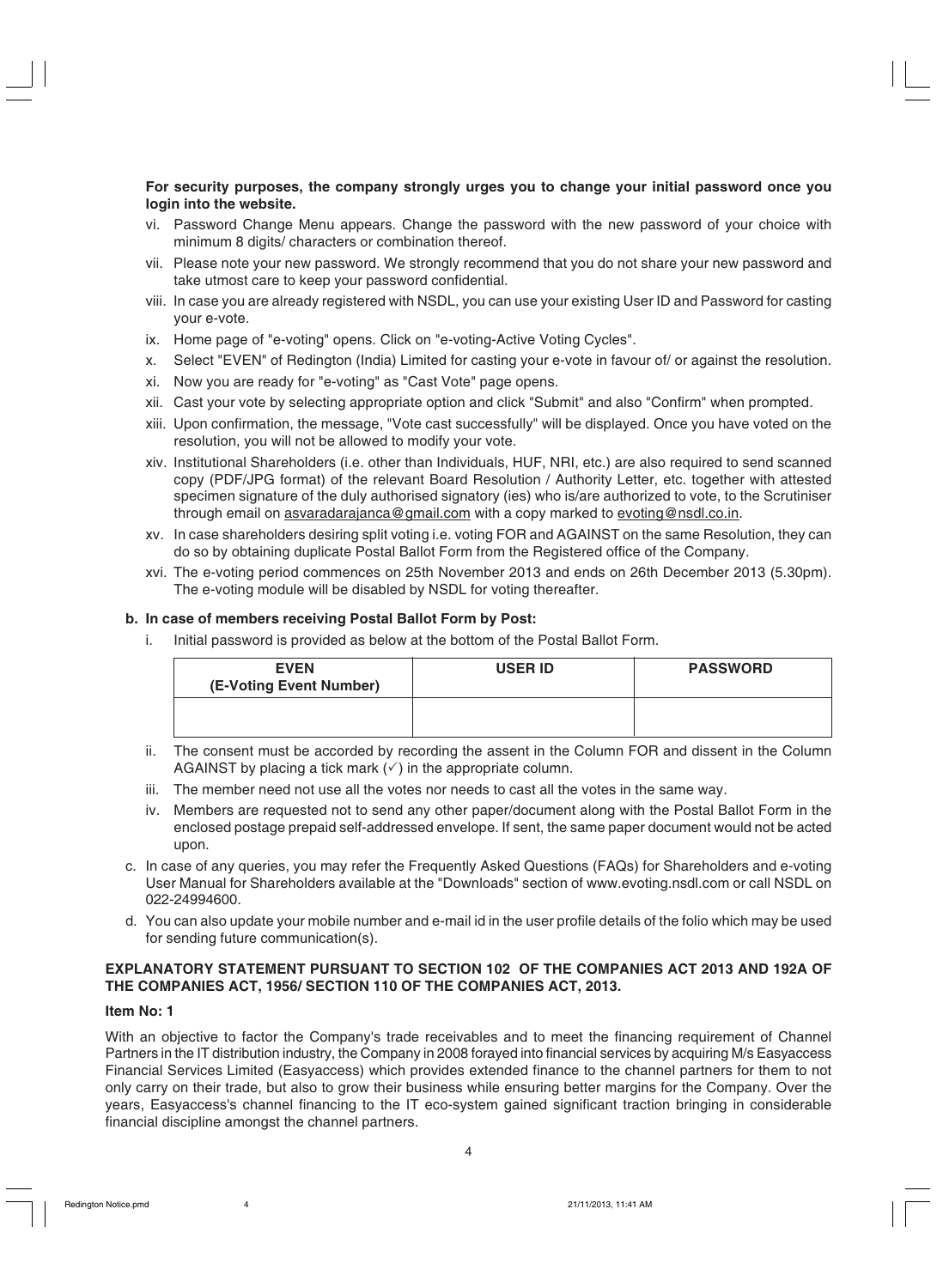To ensure its growth, Easyaccess was required to go beyond IT channel financing and do trade finance in other industries. Since the objective of forming Easyaccess is to finance the IT channel, many of the investors felt, any change in the business strategy of Easyaccess is not in the larger interests of the investing community. It is expected that the Company need to utilise its funds in its core business and the businesses which aid the core business either directly or indirectly.

The current macroeconomic environment continues to be challenging due to the general slowdown in Indian economy with increasing stress in the credit environment in the country. Owing to this challenging phase of the NBFC industry and the financial commitments of your Company, the Board of Directors has reviewed its financial exposure in Easyaccess and after detailed deliberations and discussions decided to sell either in part or wholly its stake in the said subsidiary.

Though there were interested investors, in view of the difficult market condition, their valuations were depressed. The Company had received an offer from M/s. Creador II LLC, a PE for investing up to INR 100 Crore at a pre money value of Rs.250 Crore in the form of common Equity Shares. The proposal was not found attractive due to the reason that the valuation offered by PE was below the book value. However, following the discussions with M/s Harrow Investment Holding Limited, Promoter of your Company, they have evinced interest to purchase between 75% to 100% stake of the Company in Easyaccess in tranches at the book value per share of Easyaccess as at 30th September 2013.

The Company has obtained valuation reports from Merchant Bankers for the purpose of ascertaining the fair value of shares. The valuation reports on the fair value of equity shares of Easyaccess submitted by Merchant Bankers were considered by the Board of Directors at its meeting held on 7th November 2013. The Board observed that the Book Value per equity share of Easyaccess is higher than the fair value computed by the Merchant Bankers. The Board of Directors determined Book Value of Rs.18.97 per equity share as the transaction price.

The Valuation Reports issued by Merchant Bankers are available for inspection by members at the Registered Office of the Company during the office hours on any working day from 25th November 2013 up to 26th December 2013.

The Board of Directors of the Company recommends passing of the Resolution in Item no. 1 of the Notice as a special resolution so as to enable the Company to sell its shareholding in Easyaccess.

Directors, Key Managerial Personnel and their relatives who are members of the Company, may be deemed to be concerned or interested in this Resolution to the extent of their respective shareholding in the Company to the same extent as that of every other member of the Company.

# **Items No: 2**

Your Company's operations comprise of Channel Distribution and After Sales Support Services. Through 66 owned service centres and additional 314 Centres owned by authorised service partners, your Company is providing presales, warranty and post-warranty services to many leading global brands. Service business of your Company is the single point of contact providing the entire gamut of services like Call Centre Services, Field Engineering Support, Parts Warehousing, Forward and Reverse Logistics, Imports and Re-exports and Asset Recovery.

Support Service is an adjacency to the distribution business and has been carried out through a division of the company for a long time. Your Company's management is of the opinion to distinctly focus the efforts and resources towards growth and development of each line of businesses of your Company and the Board of Directors assessed various restructuring options to optimize and streamline the operations for effective management of the Company. With an objective to capture the opportunities in the evolving Indian economy through leadership in focused value businesses and driving high growth businesses, it is proposed to carry out the after sales support service business through M/s. Ensure Support Services (India) Limited, a Wholly Owned Subsidiary (WOS) with effect from a suitable date. For this purpose, it is proposed to transfer the assets and liabilities of the Service Division either by way of itemised transfer or any other suitable mode as may be decided by the Board of Directors or its Committee thereof.

Though the business to be transferred would not come under the definition of 'Undertaking' under section 180 (1) (a) of the Companies Act, 2013, as a good governance, the approval of the members of the company is sought.

Your Directors recommend the Resolution in item no.2, as an Ordinary Resolution for your approval.

Directors, Key Managerial Personnel and their relatives who are members of the Company, may be deemed to be concerned or interested in this Resolution to the extent of their respective shareholding in the Company to the same extent as that of every other member of the Company.